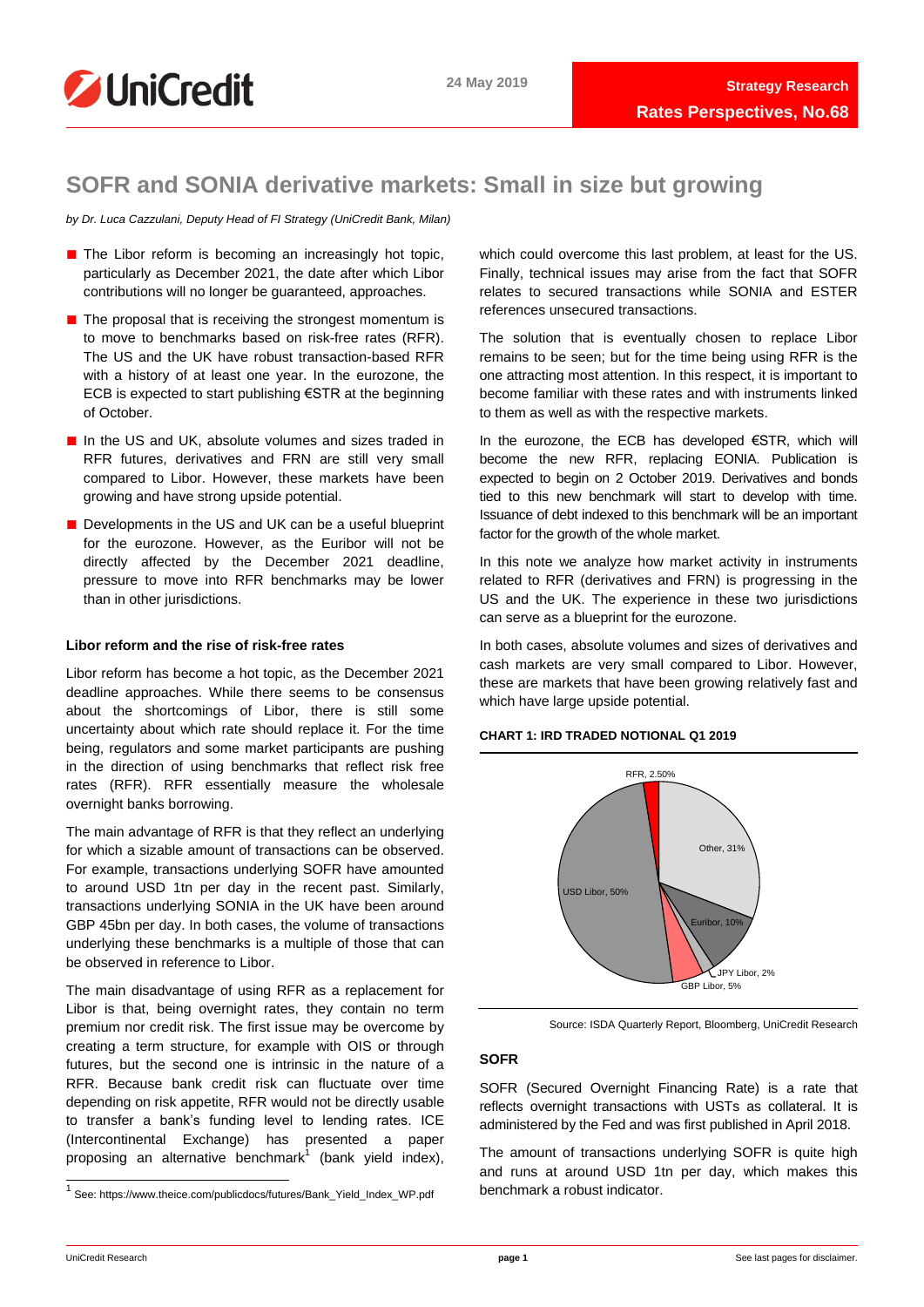

A large amount of transactions in the underlying interest rate is not the only important factor to look at. For the long-term success of a benchmark, it is important to have a welldeveloped and liquid market of derivatives and bonds.

We start by looking at trading in futures, because these instruments are important in creating a term structure. There are two maturities in SOFR futures, the 3M and the 1M, which are traded at the CME (Chicago Mercantile Exchange) and on ICE. The following chart shows how open interest in these two futures has grown over time.

## **CHART 2: CME SOFR FUTURES: GROWING OPEN INTEREST**



Source: Bloomberg, UniCredit Research

As CME highlights in its website, SOFR futures rank among the fastest-growing new products in the CME exchange's history. In the past year, participation in the SOFR futures liquidity pool has risen and broadened steadily and now comprises more than 140 firms, reflecting a balanced mix of bank, buy-side, and proprietary trading firms. In January-April 2019, SOFR futures changed hands at the rate of 28,000 contracts/day, or about USD 775,000 per day in terms of DV01 of SOFR exposure. Open interest at the end of April was around 125,000 contracts, roughly USD 4.2mn in DV01 terms. CME also presents a set of statistics comparing SOFR futures with other products one year after their launch, which highlights how fast trading in SOFR futures has progressed. This is an important indication as to the perception by market participants of the importance of this benchmark.

With all this said, it is important to keep things in perspective. Trading on SOFR futures is still much lower than in both Libor and fed funds futures (FFF). The following table compares the three instruments.

# **TABLE 1: US FUTURES ON SHORT-TERM RATES IN 1Q'19**

|                               | <b>SOFR</b> | FFF   | Libor  |
|-------------------------------|-------------|-------|--------|
| ADV ('000 USD, DV01 equiv.)   | 707         | 9.744 | 60.030 |
| O.I. (mn of USD, DV01 equiv.) |             | 69    | 275    |

Source: Bloomberg, UniCredit Research

In addition to futures trading, it is interesting to look at statistics on OTC instruments. We will refer to data published by ISDA (International Swap and Derivatives Association) in its report *Interest Rate Benchmarks Review: First Quarter of 2019*. In this publication, ISDA analyzes trading volumes of interest rate derivatives referencing a number of short-term rates (RFR and Libor in various currencies), using data from the Depository Trust & Clearing Corporation (DTCC) and Bloomberg swap data repositories (SDRs). The report only covers trades that are required to be disclosed under US regulations. This should not be a particular limitation when we focus on SOFR. The following table shows the data:

# **TABLE 2: USD INTEREST RATES DERIVATIVES TRADE D NOTIONAL (USD BN)**

|                   | Q318    | Q418    | Q119   |
|-------------------|---------|---------|--------|
| USD Libor         | 25,191  | 26.824  | 34,772 |
| <b>SOFR</b>       | O       | 4       | 20     |
| Basis swap SOFR   |         |         | 3      |
| <b>Total SOFR</b> | 2       | 5       | 23     |
| Share SOFR/Libor  | $0.0\%$ | $0.0\%$ | 0.1%   |

Source: ISDA , Bloomberg, UniCredit Research

The figures broadly confirm that activity in SOFR is still at an early stage: during 1Q19, USD 23bn of SOFR derivatives were traded (about half cleared and half non-cleared), which is only a tiny fraction of the USD 34tn traded in Libor derivatives. It is also a small fraction of the USD 7tn traded in OIS (referencing the fed funds effective) in the same period.

The main take from these figures is that, while activity in SOFR-related instruments is developing, in terms of absolute market size we are still in a highly preliminary phase, where liquidity is modest.

Finally, we look at how the issuance of bonds and notes linked to SOFR has grown. The following chart shows that the pool of such instruments is growing, although activity is mainly concentrated at the shorter maturities and in government-sponsored enterprises. The total amount of SOFR-linked notes issued since July 2018 is USD 110bn. Similarly to OTC derivatives, activity in cash markets shows good progress but is still modest in absolute size.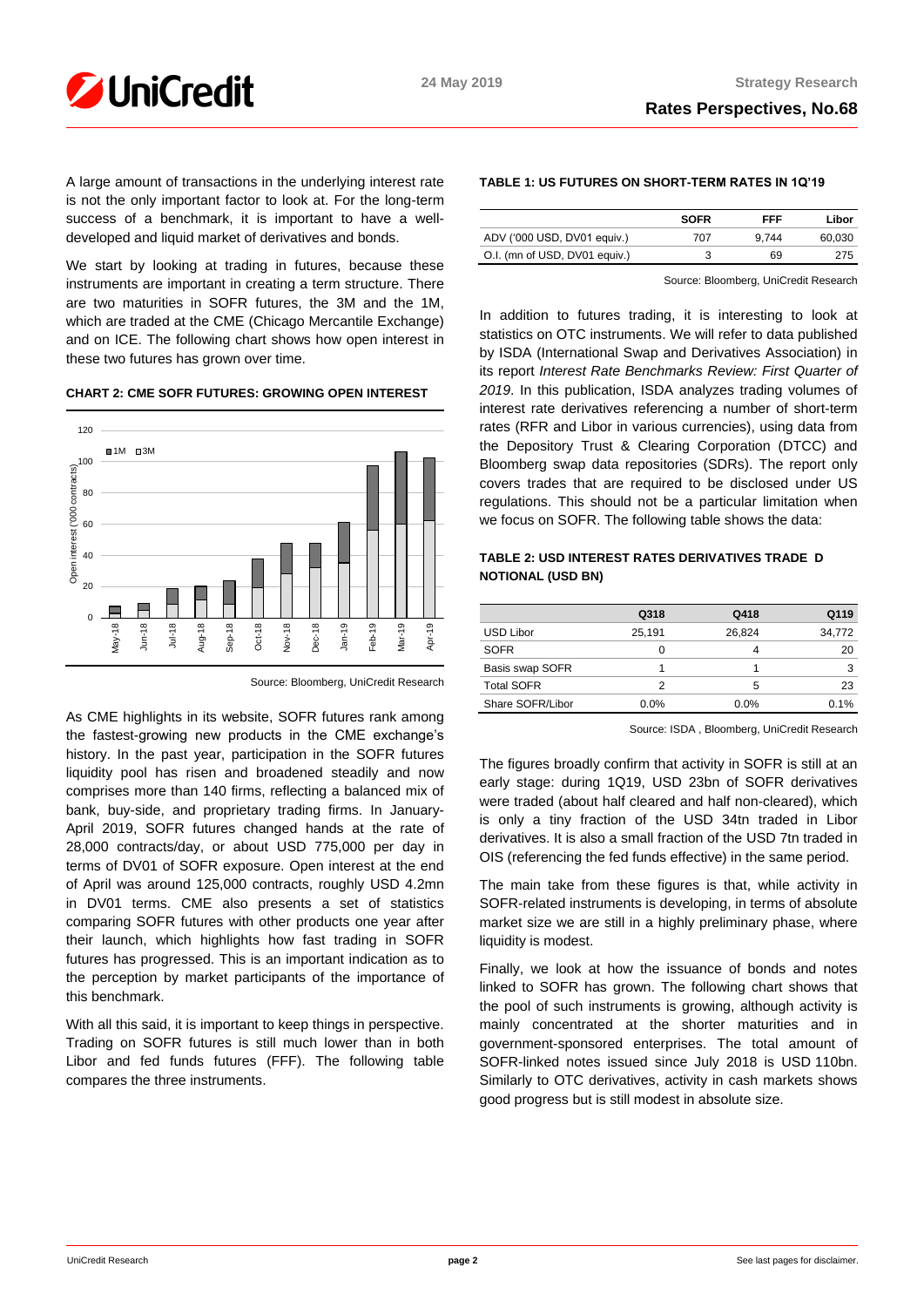



#### **CHART 3: SOFR-LINKED BOND ISSUANCE**



Source: Bloomberg, UniCredit Research

In all cases, the potential for further growth in SOFR-related instruments is enormous. Given that contributions to Libor will cease to be mandatory from January 2022, a shift of activity away from Libor instruments is almost a given. SOFR currently appears to be the most likely choice for a replacement.

#### **SONIA**

SONIA (Sterling Overnight Index Average) has a longer history than SOFR. It was introduced in 1997; the Bank of England took responsibility for it in 2016 and reformed it in April 2018 $^2$ .

The amount of transactions underlying SONIA is around GBP 45bn per day, considerably lower than for SOFR but high enough to make this benchmark a robust indicator.

To gauge how liquidity in SONIA related instruments is developing, we start by looking at trading in futures. Like for SOFR, Sonia futures are available with 3M and 1M maturity and are traded on the CME and on ICE Futures Europe – Financials.

 2 The key issues in the reform were: **1.** the Bank of England took over responsibility for its calculation and publication from the Wholesale Market Brokers Association; **2.**◦it broadened the data used to calculate it to include overnight unsecured transactions negotiated bilaterally, as well as those arranged through brokers; **3.**◦there was a change to the averaging methodology used to calculate it to a volume-weighted trimmed mean; and **4.** the publication time was changed to 9:00 on the following London business day (rather than 18:00 on the same day) to allow time to process the larger volume of transactions it captures.

The following chart shows the development of open interest in these contracts:

**CHART 4: SONIA FUTURES: OPEN INTEREST**



Source: Bloomberg, UniCredit Research

SONIA futures have a lower open interest than SOFR, although it should be considered that the GBP market is smaller than the USD market. The average daily volume (ADV) in the period January-April 2019 was 14,000 contracts, about half the size registered in SOFR during the same period. In terms of DV01, this amounts to around GBP 350,000.

Next we look at OTC activity as reflected in ISDA figures:

## **TABLE 3: GBP INTEREST-RATE DERIVATIVES TRADED , NOTIONAL (GBP BN)**

|                    | <b>3Q18</b> | 4Q18  | 1Q19  |
|--------------------|-------------|-------|-------|
| <b>GBP Libor</b>   | 2.553       | 2.354 | 3,443 |
| Sonia              | 1.715       | 2.049 | 1,673 |
| Basis swap Sonia   | 29          | 55    | 41    |
| <b>Total Sonia</b> | 1.744       | 2.104 | 1.714 |
| Share SONIA/Libor  | 40.6%       | 47.2% | 33.2% |

Source: ISDA , Bloomberg, UniCredit Research

The most important difference compared to the US is that volumes of SONIA OTC instruments are much higher than in SOFR, both in absolute terms and relative to Libor derivatives. In 1Q19, SONIA-based derivatives represented a third of OTC activity. ISDA data also show that basis swap activity is gaining momentum. In 1Q19 basis swap contracts had a notional value of GBP 41bn. The higher share of OIS contracts in the UK probably reflects the fact that SONIA has been around for much longer than SOFR.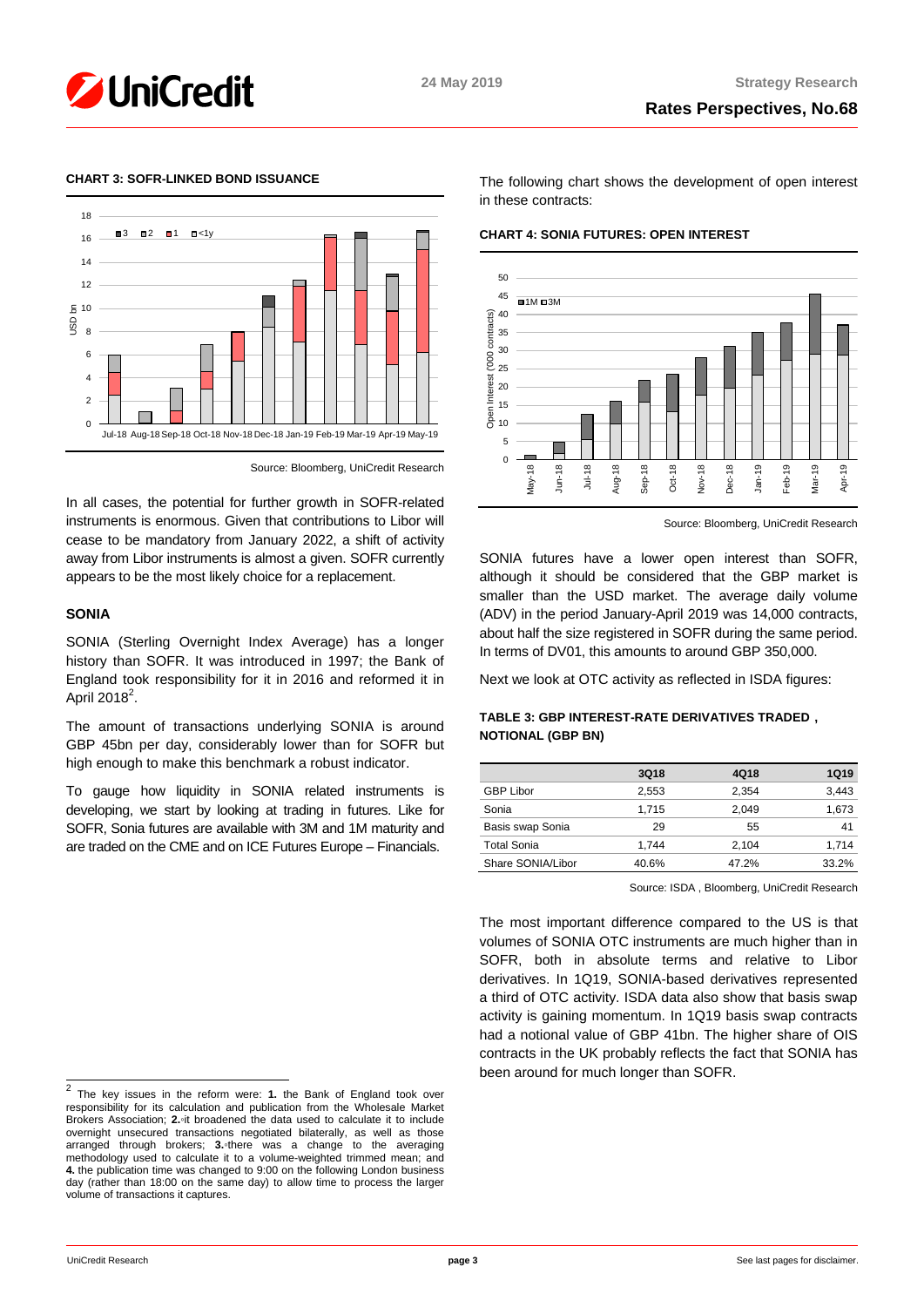

# Finally, we look at issuance activity in SONIA.

#### **CHART 5: SONIA-LINKED BOND ISSUANCE**



Source: Bloomberg, UniCredit Research

In line with futures and derivatives, issuance activity in bonds is smaller than in the USD market, totaling GBP 25bn since July 2018. Compared to the US, in the UK issuance has been a little livelier on the longer tenors.

#### **ESTER (now renamed €STR)**

In the eurozone, the ECB has developed €STR, which will become the new RFR. (for more details see: Rates Perspectives - [Euribor and ESTER: Where we stand,](https://www.research.unicredit.eu/DocsKey/fxfistrategy_docs_2019_169681.ashx?EXT=pdf&KEY=KZGTuQCn4lsvclJnUgseVEGHysWJl2NsvFsIe2gTc3YHhaYXz8CyMQ==&T=1)  [where we're going\)](https://www.research.unicredit.eu/DocsKey/fxfistrategy_docs_2019_169681.ashx?EXT=pdf&KEY=KZGTuQCn4lsvclJnUgseVEGHysWJl2NsvFsIe2gTc3YHhaYXz8CyMQ==&T=1).

Publication is expected to begin on 2 October 2019. Derivatives and bonds tied to this new benchmark will start to be developed over time. Ahead of the official launch of €STR, the ECB is publishing pre-€STR, a rate that is essentially calculated in the same way as €STR, with the only exception being that it can be revised in the event of errors in data submission. Pre- €STR enables investors to familiarize themselves with the behavior of the new benchmark.

#### **CHART 6: €STR AND EONIA**



Source: ECB, UniCredit Research

As Chart 5 shows, €STR trades below the depo, which reflects that fact that, with high excess liquidity, banks are not interested in paying for additional funds more than what they can receive from the ECB.

€STR has been very stable so far, with lower volatility than EONIA. Once €STR starts to be published, EONIA will be calculated as €STR plus a (fixed) spread. Such a spread should be calculated with a 12M reference period and a 15% trimming mechanism. Based on historical data since October 2018, it would be 8.3bp. EMMI has launched a consultation on the technicalities of the recalibration; the feedback summary will be published on 31 May 2019.

The ECB is also publishing statistics on the  $25<sup>th</sup>$  and  $75<sup>th</sup>$ percentiles of €STR. The following chart shows that in the most recent months, money-market transactions carried out with a rate significantly lower than the depo has increased but this has not affected the level of €STR, which is calculated as a trimmed mean on the 50% central part of the rats distribution.

#### **CHART 7: €STR RESILIENCY**



Source: ECB, UniCredit Research

## **Looking ahead: comparing Eurozone with the US and UK**

The experience in the US and the UK shows that trading in instruments tied to the new benchmarks is progressing nicely, although in absolute terms these markets are still extremely small and liquidity is considerably larger in Libor.

As the December 2021 deadline approaches, we expect a sharp acceleration in volumes of RFR instruments and a corresponding decline in Libor-related instruments. In this respect, it is very important to monitor developments in RFR markets, both in terms of absolute size and relative to Libor.

Developments in these two jurisdictions can serve as a blueprint for the eurozone. However, it is important to highlight that the eurozone has its own peculiarities.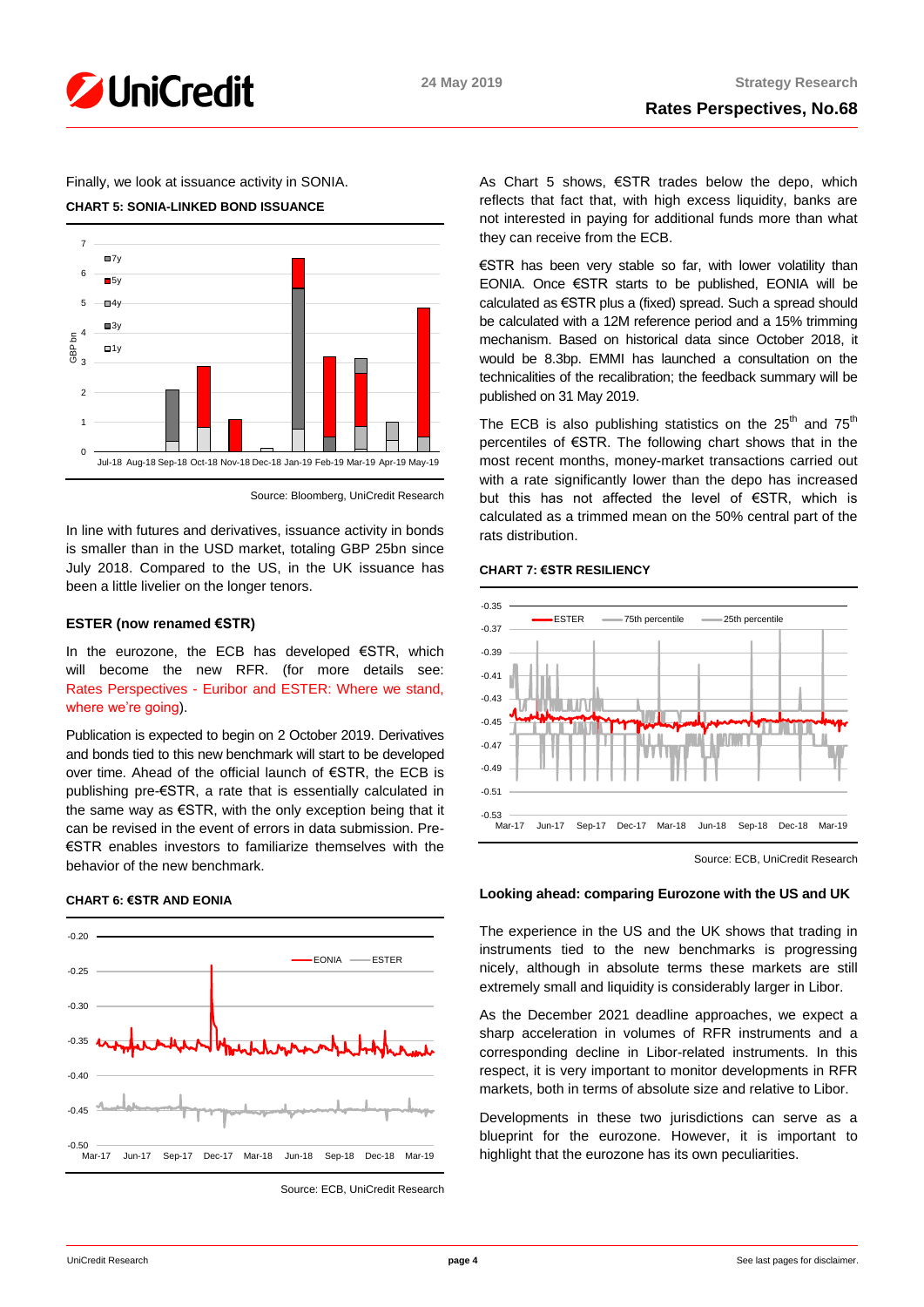

In particular, while the end of 2021 is a critical date for Libor, it is less so for Euribor, which is calculated and supervised by European authorities. In this respect, pressure to move away from the Euribor may be smaller than in other jurisdictions.

Liquidity transfer from Euribor-linked instruments into €STR-linked instruments will depend on many factors: whether RFR will succeed in other jurisdictions as the replacement for Libor and whether and for how long the Euribor will remain in place in its new version (calculated under the Hybrid methodology).

On the other hand, once €STR is launched, OIS activity is likely to switch relatively fast from EONIA into the new benchmark. In the eurozone, OIS market is already well developed (around 25% of derivatives activity according to ISDA) and investors would just need to move to a new underlying rather than familiarize with a new asset class.

**Author Dr. Luca Cazzulani**, Deputy Head of FI Strategy (UniCredit Bank, Milan) +39 02 8862-0640 [luca.cazzulani@unicredit.eu](mailto:luca.cazzulani@unicredit.eu)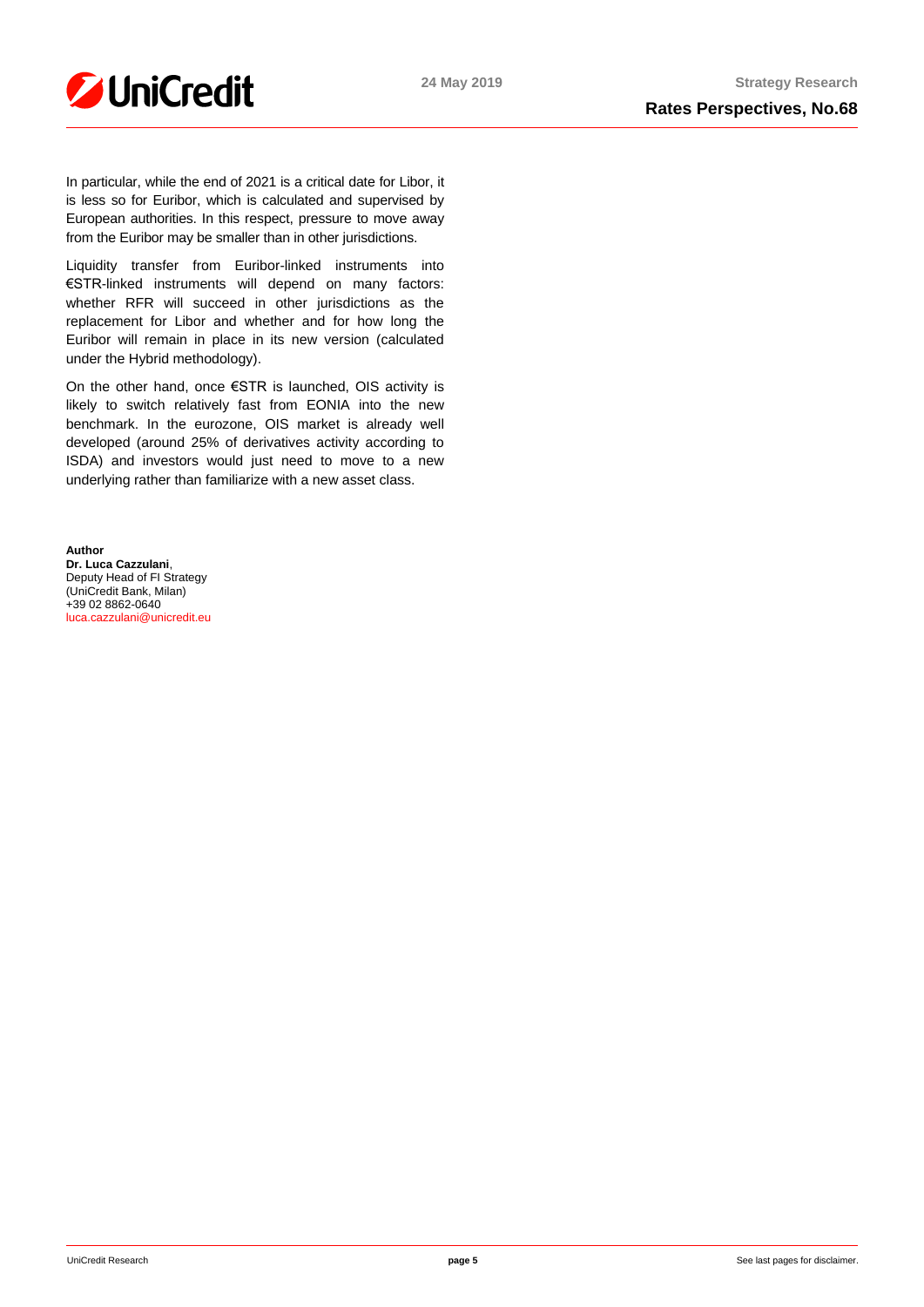

# **Previous editions of Rates Perspectives**

- [»](https://www.research.unicredit.eu/DocsKey/fxfistrategy_docs_2019_171193.ashx?EXT=pdf&KEY=KZGTuQCn4lsvclJnUgseVEGHysWJl2NsQ363zHJuO-4ubO81Q09WWw==&T=1) Flows of eurozone investors into USTs: another factor keeping UST real yields low 8 May 2019
- [»](https://www.research.unicredit.eu/DocsKey/fxfistrategy_docs_2019_170974.ashx?EXT=pdf&KEY=KZGTuQCn4lsvclJnUgseVEGHysWJl2NsRTomOaKjVl9lFV8OK8lXLA==&T=1) ECB tiering and money market rates: The devil is in the details 16 April 2019
- [»](https://www.research.unicredit.eu/DocsKey/fxfistrategy_docs_2019_170284.ashx?EXT=pdf&KEY=KZGTuQCn4lsvclJnUgseVEGHysWJl2NsEwG0xblWxFK9BVQAB4eryA==&T=1) Who are the foreign investors in Italian government debt? A breakdown by geography and institution 3 April 2019
- [»](https://www.research.unicredit.eu/DocsKey/fxfistrategy_docs_2019_170066.ashx?EXT=pdf&KEY=KZGTuQCn4lsvclJnUgseVEGHysWJl2NsNOWCS-vPqTdpZhijXIyJ5Q==&T=1) Bund-swap has lagged Schatz in cheapening: why we expect a correction 18 March 2019
- [»](https://www.research.unicredit.eu/DocsKey/fxfistrategy_docs_2019_169883.ashx?EXT=pdf&KEY=KZGTuQCn4lsvclJnUgseVEGHysWJl2Nsz9dXRsXwpAsZUUpCjW9eRw==&T=1) Keeping in place the Fed´s current monetary policy framework will likely benefit USTs 4 March 2019
- [»](https://www.research.unicredit.eu/DocsKey/fxfistrategy_docs_2019_169737.ashx?EXT=pdf&KEY=KZGTuQCn4lsvclJnUgseVEGHysWJl2NsVk__5HHS-wtgogqSIYe_pg==&T=1) Euribor und ESTER: Wo stehen wir, wohin gehen wir 19 February 2019
- [»](https://www.research.unicredit.eu/DocsKey/fxfistrategy_docs_2019_169681.ashx?EXT=pdf&KEY=KZGTuQCn4lsvclJnUgseVEGHysWJl2NsvFsIe2gTc3YHhaYXz8CyMQ==&T=1) Euribor and ESTER: Where we stand, where we´re going 15 February 2019
- [»](https://www.research.unicredit.eu/DocsKey/fxfistrategy_docs_2019_168976.ashx?EXT=pdf&KEY=KZGTuQCn4lsvclJnUgseVEGHysWJl2NsBRIhGRL9OpCAofKNpRdbqw==&T=1) Our scorecard for EMU countries: A useful tool for detecting misalignments in EGBs valuations 30 January 2019
- [»](https://www.research.unicredit.eu/DocsKey/fxfistrategy_docs_2019_168690.ashx?EXT=pdf&KEY=KZGTuQCn4lsvclJnUgseVEGHysWJl2Ns6zwNCeXNSn5_WEAdcnzkSw==&T=1) Six years after the introduction of CACs in the eurozone: Analyzing the effect on pricing 10 January 2019
- [»](https://www.research.unicredit.eu/DocsKey/fxfistrategy_docs_2018_168081.ashx?EXT=pdf&KEY=KZGTuQCn4lsvclJnUgseVGkpNcRXR5-WdODblZpTi0A4RE9IYOSOOA==&T=1) Supply Outlook 2019: primary market activity to gradually shift to shorter maturities 6 December 2018
- [»](https://www.research.unicredit.eu/DocsKey/fxfistrategy_docs_2018_167651.ashx?EXT=pdf&KEY=KZGTuQCn4lsvclJnUgseVGkpNcRXR5-WLbIUypeIHxyD3rdrNgjwjg==&T=1) Scarcity of Bunds to keep real yields low 29 October 2018
- [»](https://www.research.unicredit.eu/DocsKey/fxfistrategy_docs_2018_167362.ashx?EXT=pdf&KEY=KZGTuQCn4lsvclJnUgseVGkpNcRXR5-W7gOokc4_UKGkd-Hy3Wx_vg==&T=1) Measuring rating expectations for BTPs 4 October 2018
- [»](https://www.research.unicredit.eu/DocsKey/fxfistrategy_docs_2018_167162.ashx?EXT=pdf&KEY=KZGTuQCn4lsvclJnUgseVGkpNcRXR5-WLonU6aW-riDJHVt4RBRKJQ==&T=1) Scarcity of Bunds (and safe eurozone paper) will remain an issue in 2019 17 September 2018
- [»](https://www.research.unicredit.eu/DocsKey/fxfistrategy_docs_2018_166735.ashx?EXT=pdf&KEY=KZGTuQCn4lsvclJnUgseVGkpNcRXR5-WJcyLXLDNCHrk_1IGoA85eQ==&T=1) CCTs: a good buying opportunity on a medium-term horizon 30 July 2018
- [»](https://www.research.unicredit.eu/DocsKey/fxfistrategy_docs_2018_165506.ashx?EXT=pdf&KEY=KZGTuQCn4lsvclJnUgseVGkpNcRXR5-WelAdBLCjwv2CsrEf1G_7vA==&T=1) ECB QE reinvestments: maturity matters 18 July 2018
- [»](https://www.research.unicredit.eu/DocsKey/fxfistrategy_docs_2018_165296.ashx?EXT=pdf&KEY=KZGTuQCn4lsvclJnUgseVGkpNcRXR5-Wl83fmK6epfPJRPrdFbpp8A==&T=1) ECB forward guidance: we like 5/30Y flatteners and sovereign credit-risk exposure 2 July 2018
- [»](https://www.research.unicredit.eu/DocsKey/fxfistrategy_docs_2018_165113.ashx?EXT=pdf&KEY=KZGTuQCn4lsvclJnUgseVGkpNcRXR5-WdMw8JSHF2Ih6d0UhMlk5iA==&T=1) Investing in USTs: to hedge or not to hedge? 18 June 2018
- [»](https://www.research.unicredit.eu/DocsKey/fxfistrategy_docs_2018_164967.ashx?EXT=pdf&KEY=KZGTuQCn4lsvclJnUgseVGkpNcRXR5-WLoNFhsvJBXHbE69WfFEurg==&T=1) Who holds the BTPs? Dissecting Italian public debt investor base 5 June 2018
- [»](https://www.research.unicredit.eu/DocsKey/fxfistrategy_docs_2018_164775.ashx?EXT=pdf&KEY=KZGTuQCn4lsvclJnUgseVGkpNcRXR5-WZF21zKfJuZ_5iLWWjJ2GpQ==&T=1) Italy funding, progress, cost and outlook: as good as it gets 17 May 2018
- [»](https://www.research.unicredit.eu/DocsKey/fxfistrategy_docs_2018_164589.ashx?EXT=pdf&KEY=KZGTuQCn4lsvclJnUgseVGkpNcRXR5-WHckxsj1laTH6N7QU0C6uzQ==&T=1) A model for POLGB yields 3 May 2018
- [»](https://www.research.unicredit.eu/DocsKey/fxfistrategy_docs_2018_164411.ashx?EXT=pdf&KEY=KZGTuQCn4lsvclJnUgseVGkpNcRXR5-W4Dmv9B6O0atd94s-0yUFlA==&T=1) 10Y BTP-SPGB spread: wide compared to fundamentals but convergence to fair value is tricky 19 April 2018
- [»](https://www.research.unicredit.eu/DocsKey/fxfistrategy_docs_2018_164242.ashx?EXT=pdf&KEY=KZGTuQCn4lsvclJnUgseVGkpNcRXR5-WFjPeFcDloA2Q8h6v6oWNhw==&T=1) T-LTRO II early repayments: why we are not concerned 5 April 2018
- [»](https://www.research.unicredit.eu/DocsKey/fxfistrategy_docs_2018_164099.ashx?EXT=pdf&KEY=KZGTuQCn4lsvclJnUgseVGkpNcRXR5-WK-s5y8Kxt0FmgxTPbhrZtA==&T=1) US 10Y fair value model part II: breakeven inflation 22 March 2018
- [»](https://www.research.unicredit.eu/DocsKey/fxfistrategy_docs_2018_163914.ashx?EXT=pdf&KEY=KZGTuQCn4lsvclJnUgseVGkpNcRXR5-W6uAyZrmo_juOWp31QBzAwQ==&T=1) Upside risks to the US term premium 8 March 2018
- [»](https://www.research.unicredit.eu/DocsKey/fxfistrategy_docs_2018_163795.ashx?EXT=pdf&KEY=KZGTuQCn4lsvclJnUgseVGkpNcRXR5-W31oteEsRkw-wRr-E75wyXQ==&T=1) US real yields are in line with our fair-value model 26 February 2018
- [»](https://www.research.unicredit.eu/DocsKey/fxfistrategy_docs_2018_163569.ashx?EXT=pdf&KEY=KZGTuQCn4lsvclJnUgseVGkpNcRXR5-WOwinUv5yvR4A_iRZMMXqUg==&T=1) Foreign ownership of EM local currency debt: trends, indices and effects on FX and yields 8 February 2018
- [»](https://www.research.unicredit.eu/DocsKey/fxfistrategy_docs_2018_163350.ashx?EXT=pdf&KEY=KZGTuQCn4lsvclJnUgseVGkpNcRXR5-WSfc0pL8-Nw1KrcsN90zewQ==&T=1) EUR-USD cross currency: no normalization in sight 25 January 2018
- [»](https://www.research.unicredit.eu/DocsKey/fxfistrategy_docs_2018_163165.ashx?EXT=pdf&KEY=KZGTuQCn4lsvclJnUgseVGkpNcRXR5-WizOxQ_qd2pKve_EGsME8pw==&T=1) Italy´s 2018 funding: how to trade it 11 January 2018
- [»](https://www.research.unicredit.eu/DocsKey/fxfistrategy_docs_2017_162876.ashx?EXT=pdf&KEY=KZGTuQCn4lsvclJnUgseVBaZnvdiHIQjhlAgRXaAk9xO-WbIBHzmug==&T=1) We prefer credit to duration risk, especially at the longer maturities 7 December 2017
- [»](https://www.research.unicredit.eu/DocsKey/fxfistrategy_docs_2017_162702.ashx?EXT=pdf&KEY=KZGTuQCn4lsvclJnUgseVBaZnvdiHIQj7kV9jp7KGvx_rQqXOlHcBw==&T=1) CEE rates are unlikely to spike in 2018 23 November 2017
- [»](https://www.research.unicredit.eu/DocsKey/fxfistrategy_docs_2017_162521.ashx?EXT=pdf&KEY=KZGTuQCn4lsvclJnUgseVBaZnvdiHIQjHP5HTV6m0S1CZt4h4v7Z7Q==&T=1) UST market: will foreign investors come to the rescue? 9 November 2017
- [»](https://www.research.unicredit.eu/DocsKey/fxfistrategy_docs_2017_162320.ashx?EXT=pdf&KEY=KZGTuQCn4lsvclJnUgseVBaZnvdiHIQj7vBnJBqFdLl3ZPdTI9qTEg==&T=1) Utilizing typical Bund futures trading patterns around major events 25 October 2017
- [»](https://www.research.unicredit.eu/DocsKey/fxfistrategy_docs_2017_162088.ashx?EXT=pdf&KEY=KZGTuQCn4lsvclJnUgseVBaZnvdiHIQjLG2elrHjRgNsVyg0ExmjEg==&T=1) Real natural rate (r\*) estimates suggest that 10Y real Bund yields and swap rates trade at ´absurdly´ low levels 12 October 2017
- [»](https://www.research.unicredit.eu/DocsKey/fxfistrategy_docs_2017_161898.ashx?EXT=pdf&KEY=KZGTuQCn4lsvclJnUgseVBaZnvdiHIQjrj0KZCHHFHi6OScMLpHSeg==&T=1) The empirical trade-off between rating and credit spreads 28 September 2017
- [»](https://www.research.unicredit.eu/DocsKey/fxfistrategy_docs_2017_161722.ashx?EXT=pdf&KEY=KZGTuQCn4lsvclJnUgseVBaZnvdiHIQj2RiMvOdXRPDdJKTt9ts8Kg==&T=1) PSPP reinvestment will pick up next year, partly offsetting tapering 14 September 2017
- [»](https://www.research.unicredit.eu/DocsKey/fxfistrategy_docs_2017_161534.ashx?EXT=pdf&KEY=KZGTuQCn4lsvclJnUgseVBaZnvdiHIQjVxL97NWBQ2U0RIuZAXWj6Q==&T=1) European bond markets: macro revision trend remains a key ingredient for timing purposes 1 September 2017
- [»](https://www.research.unicredit.eu/DocsKey/fxfistrategy_docs_2017_161025.ashx?EXT=pdf&KEY=KZGTuQCn4lsvclJnUgseVBaZnvdiHIQjHTPE5wRiE1gKKsnUfpC3fQ==&T=1) The ´T-word´: lessons from the US experience 20 July 2017
- [»](https://www.research.unicredit.eu/DocsKey/fxfistrategy_docs_2017_160810.ashx?EXT=pdf&KEY=KZGTuQCn4lsvclJnUgseVBaZnvdiHIQjtaQqMdLfQgUWFRAgBEcyHQ==&T=1) 10/30Y spreads the two sides of the Atlantic: play it tactically 7 July 2017
- [»](https://www.research.unicredit.eu/DocsKey/fxfistrategy_docs_2017_160511.ashx?EXT=pdf&KEY=KZGTuQCn4lsvclJnUgseVBaZnvdiHIQjPT9pq4vd_J0MIyuHYzmaBw==&T=1) Inflation-linked bonds: striking the right balance between inflation projections and current ILB valuations 23 June 2017
- [»](https://www.research.unicredit.eu/DocsKey/fxfistrategy_docs_2017_160322.ashx?EXT=pdf&KEY=KZGTuQCn4lsvclJnUgseVBaZnvdiHIQj1LVUoPnmEtgESKpkaXht5w==&T=1) A hit-and-run bond-market approach that is based on economic-surprise indices 13 June 2017
- [»](https://www.research.unicredit.eu/DocsKey/fxfistrategy_docs_2017_160058.ashx?EXT=pdf&KEY=KZGTuQCn4lsvclJnUgseVBaZnvdiHIQjH5VoE968jPjoHa3tNMC3oA==&T=1) Even with tapering, QE will buy most of next year net supply 26 May 2017
- [»](https://www.research.unicredit.eu/DocsKey/fxfistrategy_docs_2017_159905.ashx?EXT=pdf&KEY=KZGTuQCn4lsvclJnUgseVBaZnvdiHIQj1qWFB6Im-fGVtLgOI6tXRg==&T=1) ECB´s QE: Is scarcity of German paper for real? 16 May 2017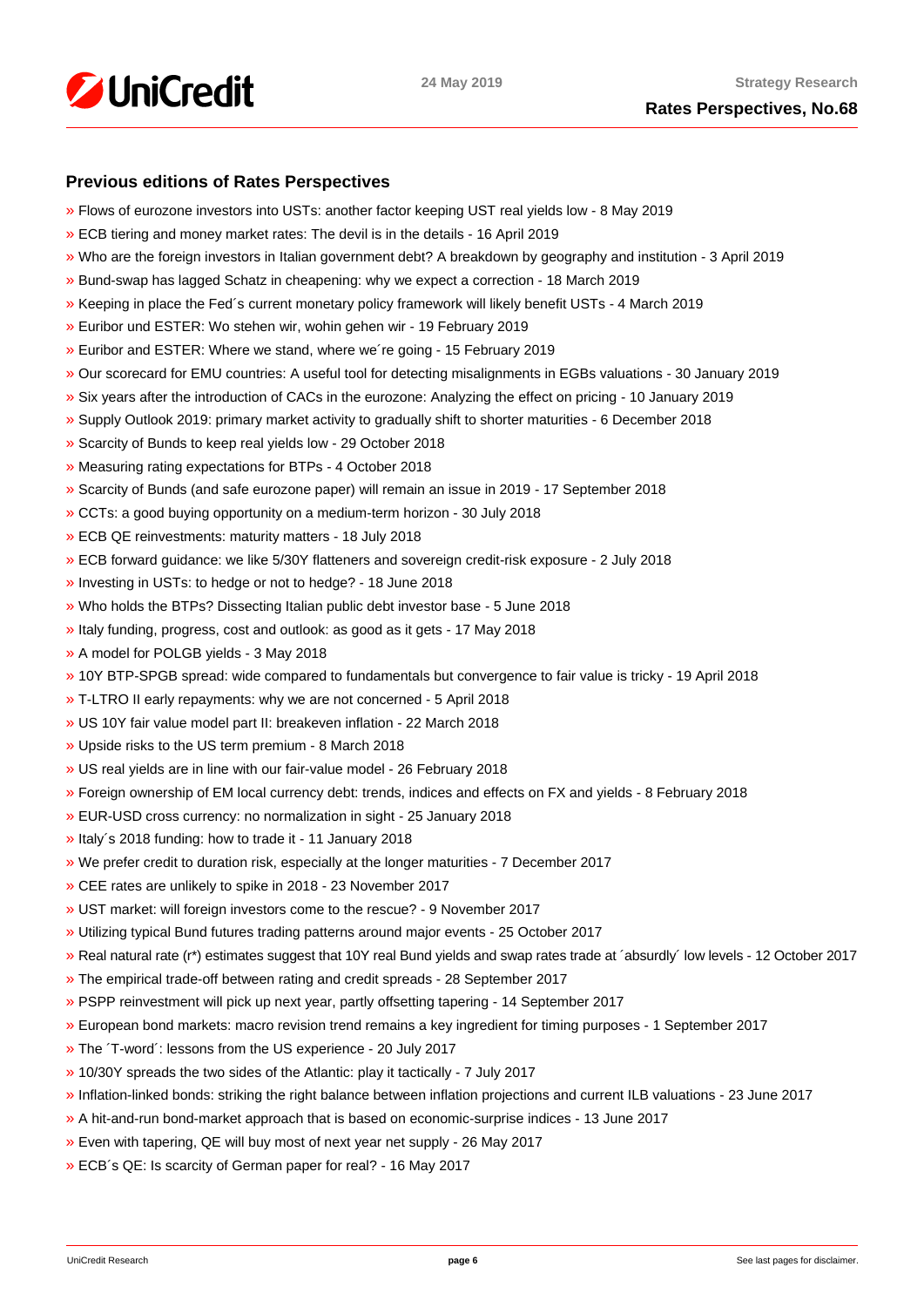

# **Legal Notices**

#### **Glossary**

A comprehensive glossary for many of the terms used in the report is available on our website: [link](https://www.unicreditresearch.eu/index.php?id=glossary)

#### **Disclaimer**

Our recommendations are based on information obtained from or are based upon public information sources that we consider to be reliable, but for the completeness and<br>accuracy of which we assume no liability. All informatio as of the date of the issue unless stated otherwise. We reserve the right to modify the views expressed herein at any time without notice. Moreover, we reserve the right not to update this information or to discontinue it altogether without notice. This report may contain links to websites of third parties, the content of which is not controlled by UniCredit Bank. No liability is assumed for the content of these third-party websites.

This report is for information purposes only and (i) does not constitute or form part of any offer for sale or subscription of or solicitation of any offer to buy or subscribe for any<br>financial, money market or investment for any financial, money market or investment instrument or any security nor (iii) as marketing material within the meaning of applicable prospectus law . The investment possibilities discussed in this report may not be suitable for certain investors depending on their specific investment objectives and time horizon or in the context of their overall<br>financial situation. The investments di adverse effect on the value of investments. Furthermore, past performance is not necessarily indicative of future results. In particular, the risks associated with an investment in the financial, money market or investment instrument or security under discussion are not explained in their entirety.

This information is given without any warranty on an "as is" basis and should not be regarded as a substitute for obtaining individual advice. Investors must make their own determination of the appropriateness of an investment in any instruments referred to herein based on the merits and risks involved, their own investment strategy and their legal,<br>fiscal and financial position. As this docu of it shall form the basis of, or be relied on in connection with or act as an inducement to enter into, any contract or commitment whatsoever. Investors are urged to contact their bank's investment advisor for individual explanations and advice.

Neither UniCredit Bank AG, UniCredit Bank AG London Branch, UniCredit Bank AG Milan Branch, UniCredit Bank AG Vienna Branch, UniCredit Bank Austria AG, UniCredit Bulbank, Zagrebačka banka d.d., UniCredit Bank Czech Republic and Slovakia, ZAO UniCredit Bank Russia, UniCredit Bank Czech Republic and Slovakia Slovakia Branch,<br>UniCredit Bank Romania, UniCredit Bank AG New York Branch n (in negligence or otherwise) for any loss howsoever arising from any use of this document or its contents or otherwise arising in connection therewith.

This report is being distributed by electronic and ordinary mail to professional investors, who are expected to make their own investment decisions without undue reliance on this<br>publication, and may not be redistributed,

**Responsibility for the content of this publication lies with:** 

#### **UniCredit Group and its subsidiaries are subject to regulation by the European Central Bank**

a) UniCredit Bank AG (UniCredit Bank, Munich or Frankfurt), Arabellastraße 12, 81925 Munich, Germany, (also responsible for the distribution pursuant to §34b WpHG).<br>Regulatory authority: "BaFin" – Bundesanstalt für Finanzd

b) UniCredit Bank AG London Branch (UniCredit Bank, London), Moor House, 120 London Wall, London EC2Y 5ET, United Kingdom. Regulatory authority: "BaFin" –<br>Bundesanstalt für Finanzdienstleistungsaufsicht, Marie-Curie-Str. 2 Endeavour Square, London E20 1JN, United Kingdom and Prudential Regulation Authority 20 Moorgate, London, EC2R 6DA, United Kingdom. Further details regarding our regulatory status are available on request.

c) UniCredit Bank AG Milan Branch (UniCredit Bank, Milan), Piazza Gae Aulenti, 4 - Torre C, 20154 Milan, Italy, duly authorized by the Bank of Italy to provide investment services. Regulatory authority: "Bank of Italy", Via Nazionale 91, 00184 Roma, Italy and Bundesanstalt für Finanzdienstleistungsaufsicht, Marie-Curie-Str. 24-28, 60439 Frankfurt, Germany.

d) UniCredit Bank AG Vienna Branch (UniCredit Bank, Vienna), Rothschildplatz 1, 1020 Vienna, Austria. Regulatory authority: Finanzmarktaufsichtsbehörde (FMA), Otto-<br>Wagner-Platz 5, 1090 Vienna, Austria and subject to limit Germany. Details about the extent of our regulation by the Bundesanstalt für Finanzdienstleistungsaufsicht are available from us on request.

e) UniCredit Bank Austria AG (Bank Austria), Rothschildplatz 1, 1020 Vienna, Austria. Regulatory authority: Finanzmarktaufsichtsbehörde (FMA), Otto-Wagner-Platz 5, 1090 Vienna, Austria

f) UniCredit Bulbank, Sveta Nedelya Sq. 7, BG-1000 Sofia, Bulgaria. Regulatory authority: Financial Supervision Commission (FSC), 16 Budapeshta str., 1000 Sofia, Bulgaria g) Zagrebačka banka d.d., Trg bana Josipa Jelačića 10, HR-10000 Zagreb, Croatia. Regulatory authority: Croatian Agency for Supervision of Financial Services, Franje Račkoga 6, 10000 Zagreb, Croatia

h) UniCredit Bank Czech Republic and Slovakia, Želetavská 1525/1, 140 92 Praga 4, Czech Republic. Regulatory authority: CNB Czech National Bank, Na Příkopě 28, 115 03 Praga 1, Czech Republic

i) ZAO UniCredit Bank Russia (UniCredit Russia), Prechistenskaya nab. 9, RF-119034 Moscow, Russia. Regulatory authority: Federal Service on Financial Markets, 9 Leninsky prospekt, Moscow 119991, Russia

j) UniCredit Bank Czech Republic and Slovakia, Slovakia Branch, Šancova 1/A, SK-813 33 Bratislava, Slovakia. Regulatory authority: CNB Czech National Bank, Na Příkopě 28,<br>115 03 Praha 1, Czech Republic and subject to limit Bank of Slovakia, Imricha Karvaša 1, 813 25 Bratislava, Slovakia

k) UniCredit Bank Romania, Bucharest 1F Expozitiei Boulevard, 012101 Bucharest 1, Romania. Regulatory authority: National Bank of Romania, 25 Lipscani Street, 030031, 3rd District, Bucharest, Romania

l) UniCredit Bank AG New York Branch (UniCredit Bank, New York), 150 East 42nd Street, New York, NY 10017. Regulatory authority: "BaFin" – Bundesanstalt für<br>Finanzdienstleistungsaufsicht, Marie-Curie-Str. 24-28, 60439 Fran Further details regarding our regulatory status are available on request.

#### **ANALYST DECLARATION**

The analyst's remuneration has not been, and will not be, geared to the recommendations or views expressed in this report, neither directly nor indirectly.

All of the views expressed accurately reflect the analyst's views, which have not been influenced by considerations of UniCredit Bank's business or client relationships. **POTENTIAL CONFLICTS OF INTERESTS**

You will find a list of keys for company specific regulatory disclosures on our websit[e https://www.unicreditresearch.eu/index.php?id=disclaimer.](https://www.unicreditresearch.eu/index.php?id=disclaimer)

**RECOMMENDATIONS, RATINGS AND EVALUATION METHODOLOGY** 

You will find the history of rating regarding recommendation changes as well as an overview of the breakdown in absolute and relative terms of our investment ratings, and a note on the evaluation basis for interest-bearing securities on our websit[e https://www.unicreditresearch.eu/index.php?id=disclaimer](https://www.unicreditresearch.eu/index.php?id=disclaimer) and https://www.unicreditresearch.eu/index.php?id=leg **ADDITIONAL REQUIRED DISCLOSURES UNDER THE LAWS AND REGULATIONS OF JURISDICTIONS INDICATED**

You will find a list of further additional required disclosures under the laws and regulations of the jurisdictions indicated on our website

[https://www.unicreditresearch.eu/index.php?id=disclaimer.](https://www.unicreditresearch.eu/index.php?id=disclaimer) 

E 19/2